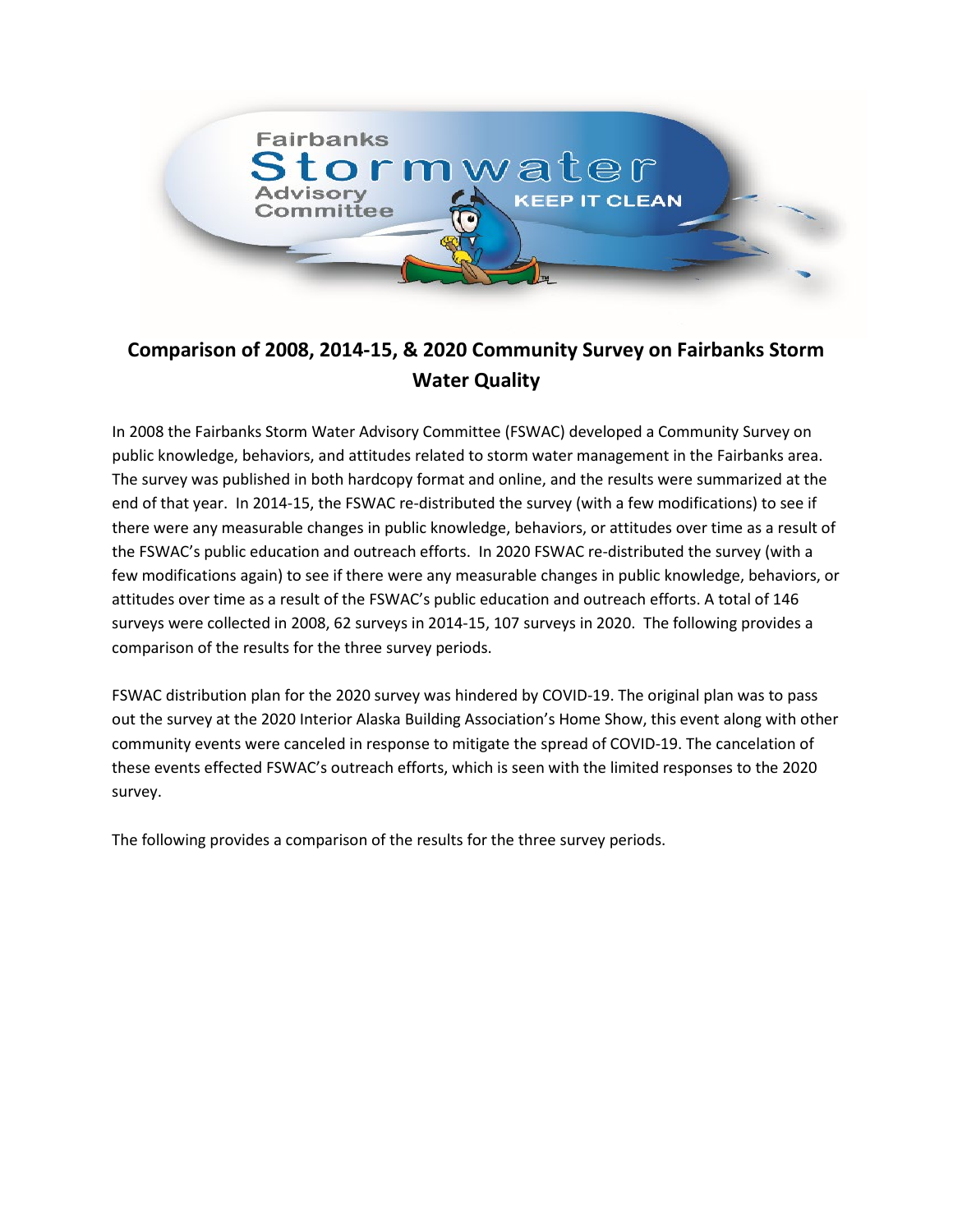#### **Question:** Where do you live?

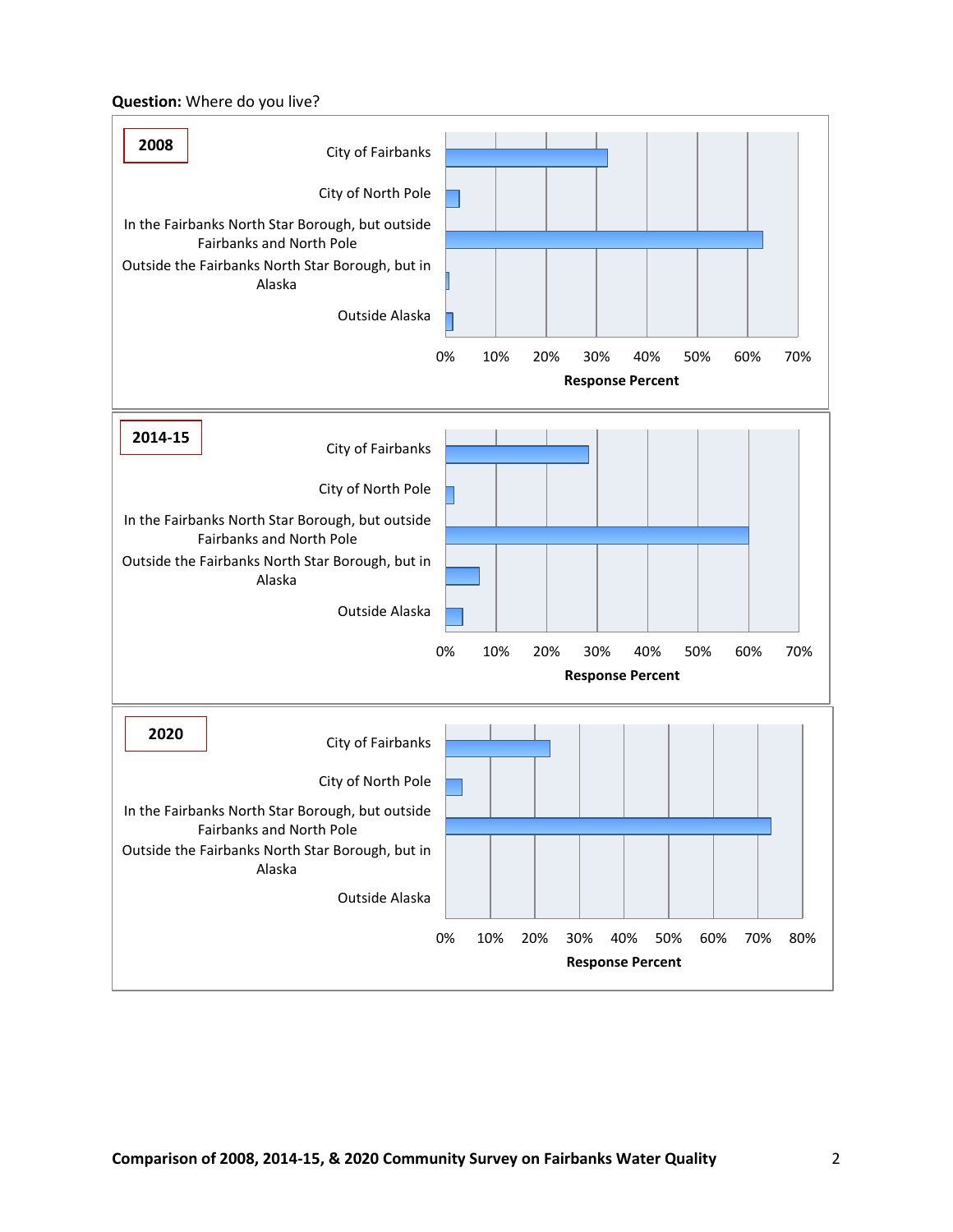

# **Question:** How close do you live to a lake, stream, or other water body?

**Question:** If you wash your vehicle(s) at home, where does the soapy water flow?



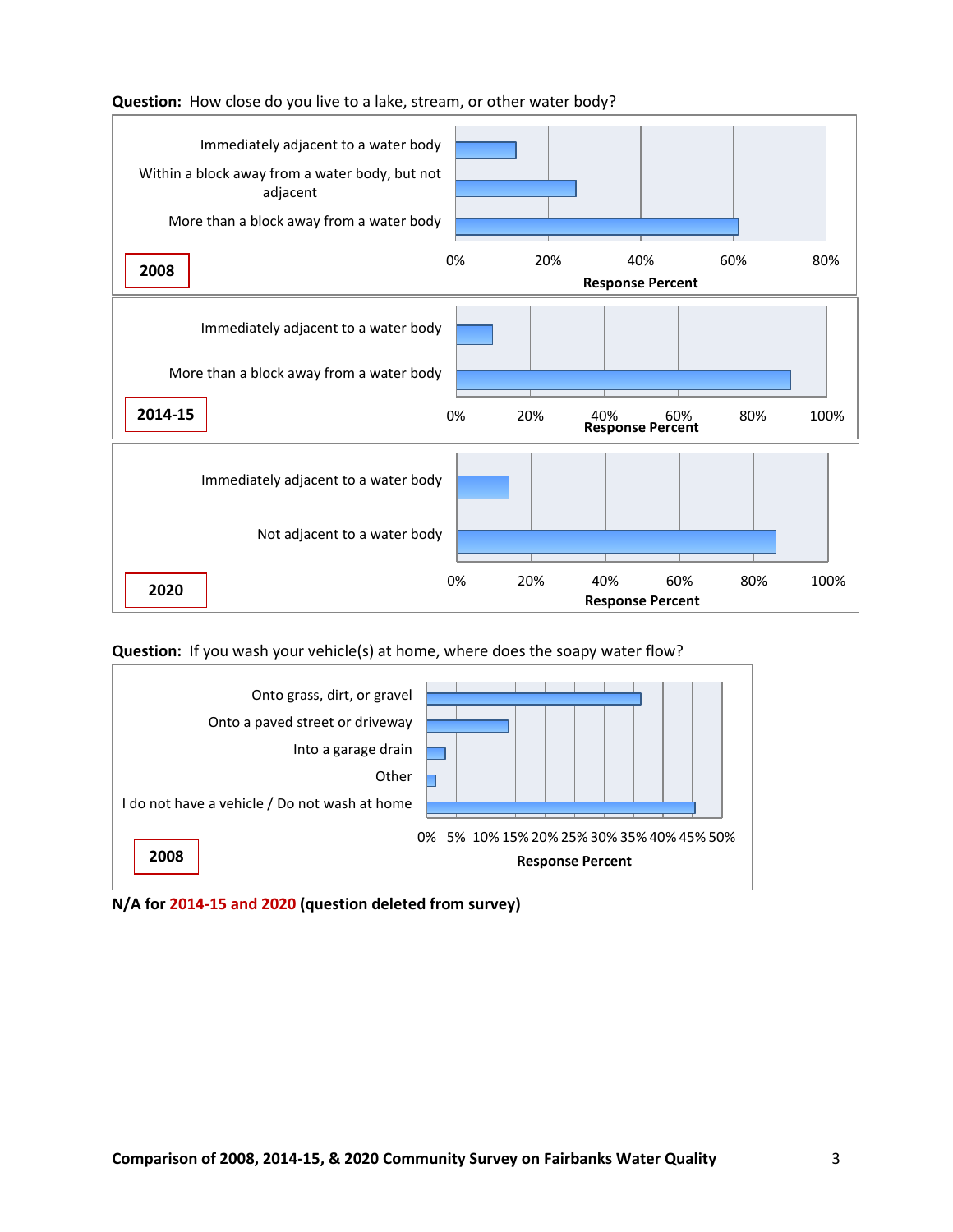

**Question:** Have you seen or heard any information in articles, advertisements, flyers, or other materials about water quality in lakes and streams in the Fairbanks area during the past year?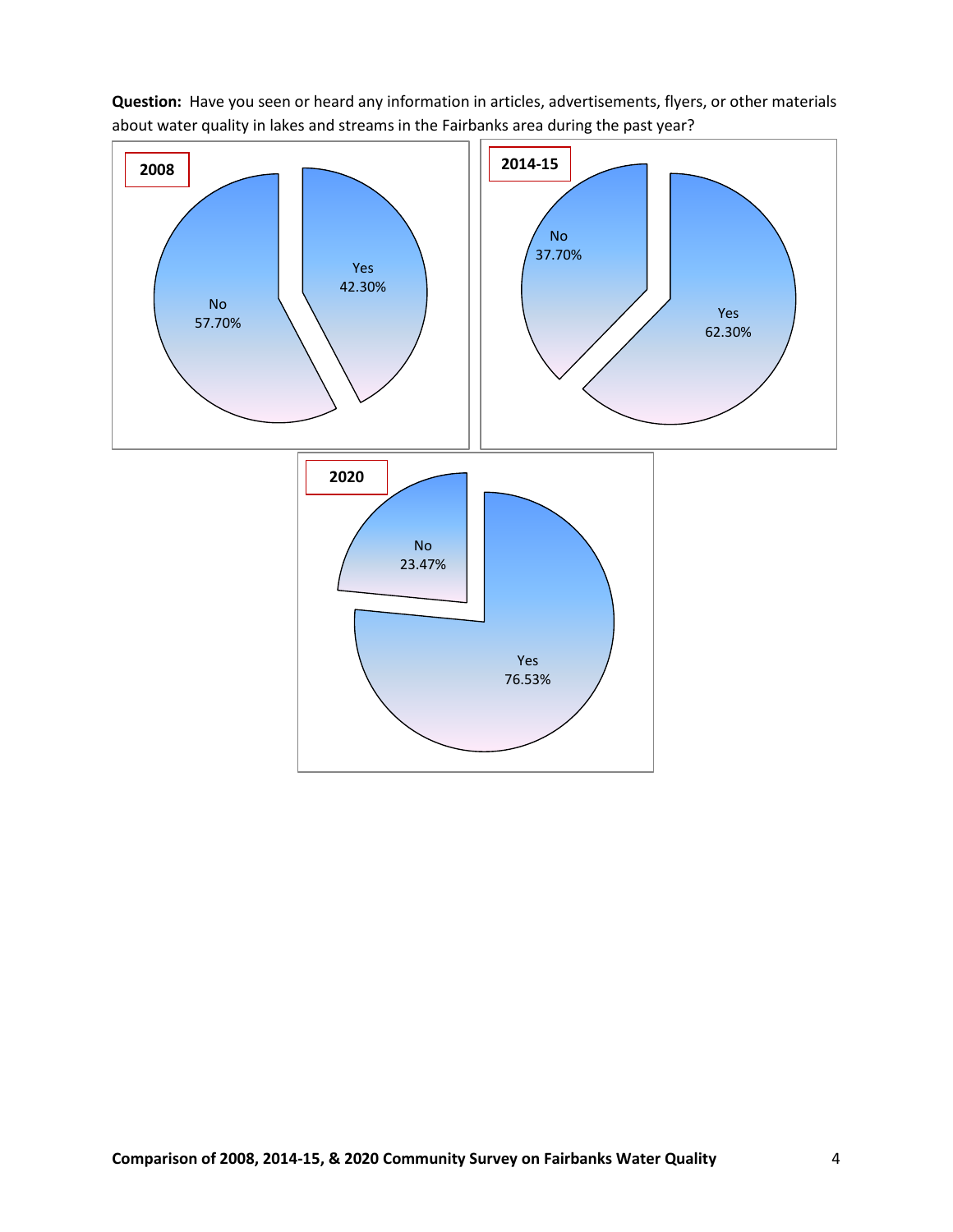

# **Question:** Have you ever heard of the Fairbanks Storm Water Advisory Committee?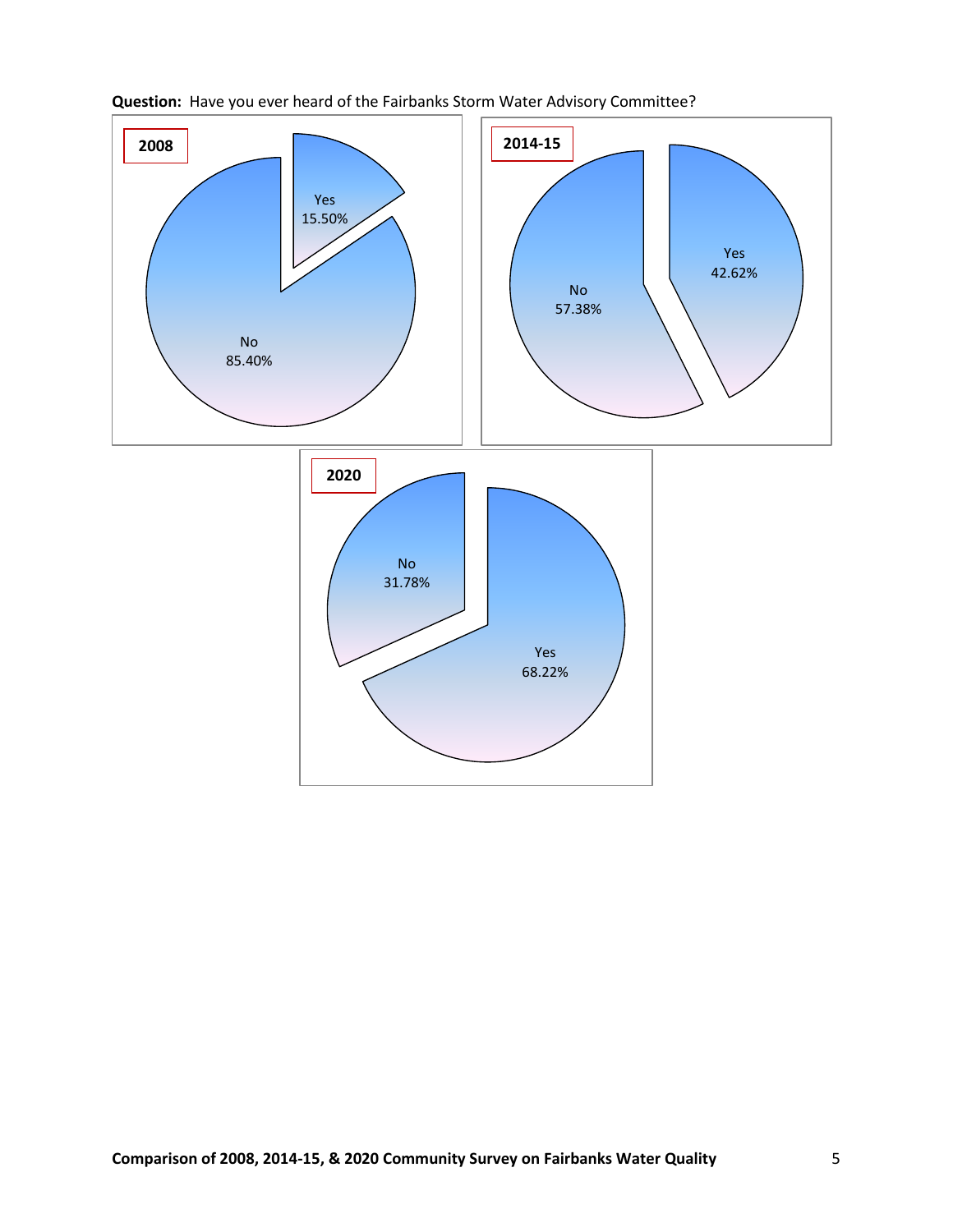

**Question:** Have you ever participated in a community stream cleanup event in Fairbanks or North Pole?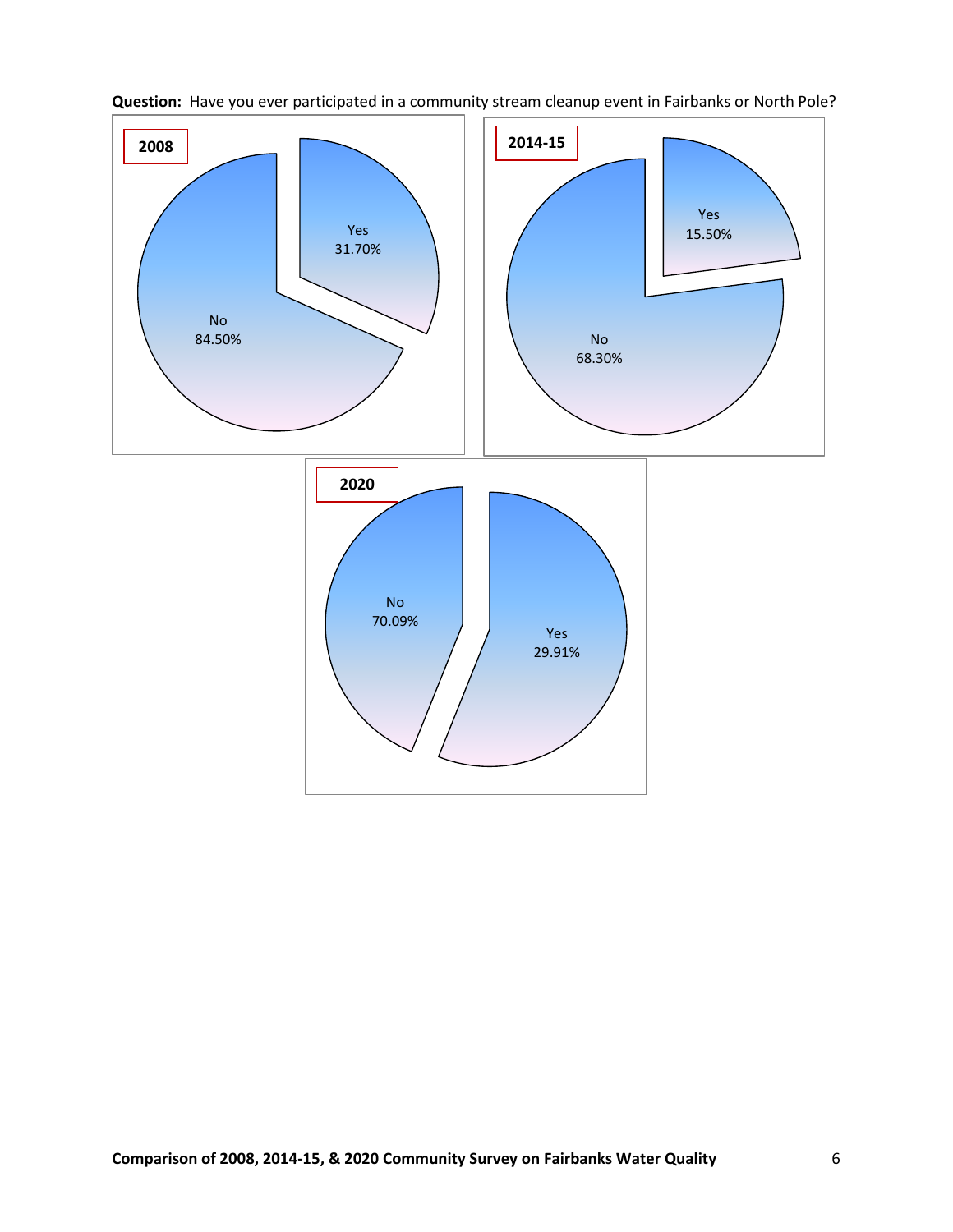

### **Question:** If you have a pet, how often do you pick up their waste outdoors?



**Question:** How would you rate the water quality of the following water bodies in the Fairbanks area?

| 2008                      | <b>Excellent</b> | Good | Fair | Poor | <b>Not Sure</b> |
|---------------------------|------------------|------|------|------|-----------------|
| <b>Chena River</b>        | 7%               | 30%  | 37%  | 13%  | 13%             |
| <b>Noyes Slough</b>       | 2%               | 4%   | 17%  | 60%  | 18%             |
| <b>Chena Slough</b>       | 2%               | 10%  | 28%  | 25%  | 36%             |
| <b>Other water bodies</b> | 6%               | 28%  | 28%  | 4%   | 35%             |

| 2014-15                   | <b>Excellent</b> | Good | Fair | Poor | <b>Not Sure</b> |
|---------------------------|------------------|------|------|------|-----------------|
| <b>Chena River</b>        | 8%               | 28%  | 32%  | 17%  | 15%             |
| <b>Noyes Slough</b>       | 3%               | 5%   | 22%  | 50%  | 20%             |
| <b>Chena Slough</b>       | 5%               | 12%  | 27%  | 28%  | 28%             |
| <b>Other water bodies</b> | 10%              | 23%  | 22%  | 7%   | 38%             |

| 2020                      | <b>Excellent</b> | Good | Fair | Poor | <b>Not Sure</b> |
|---------------------------|------------------|------|------|------|-----------------|
| <b>Chena River</b>        | 6%               | 50%  | 34%  | 7%   | 4%              |
| <b>Noyes Slough</b>       | 2%               | 11%  | 28%  | 46%  | 13%             |
| <b>Chena Slough</b>       | 4%               | 18%  | 35%  | 17%  | 27%             |
| <b>Other water bodies</b> | 4%               | 41%  | 27%  | 5%   | 23%             |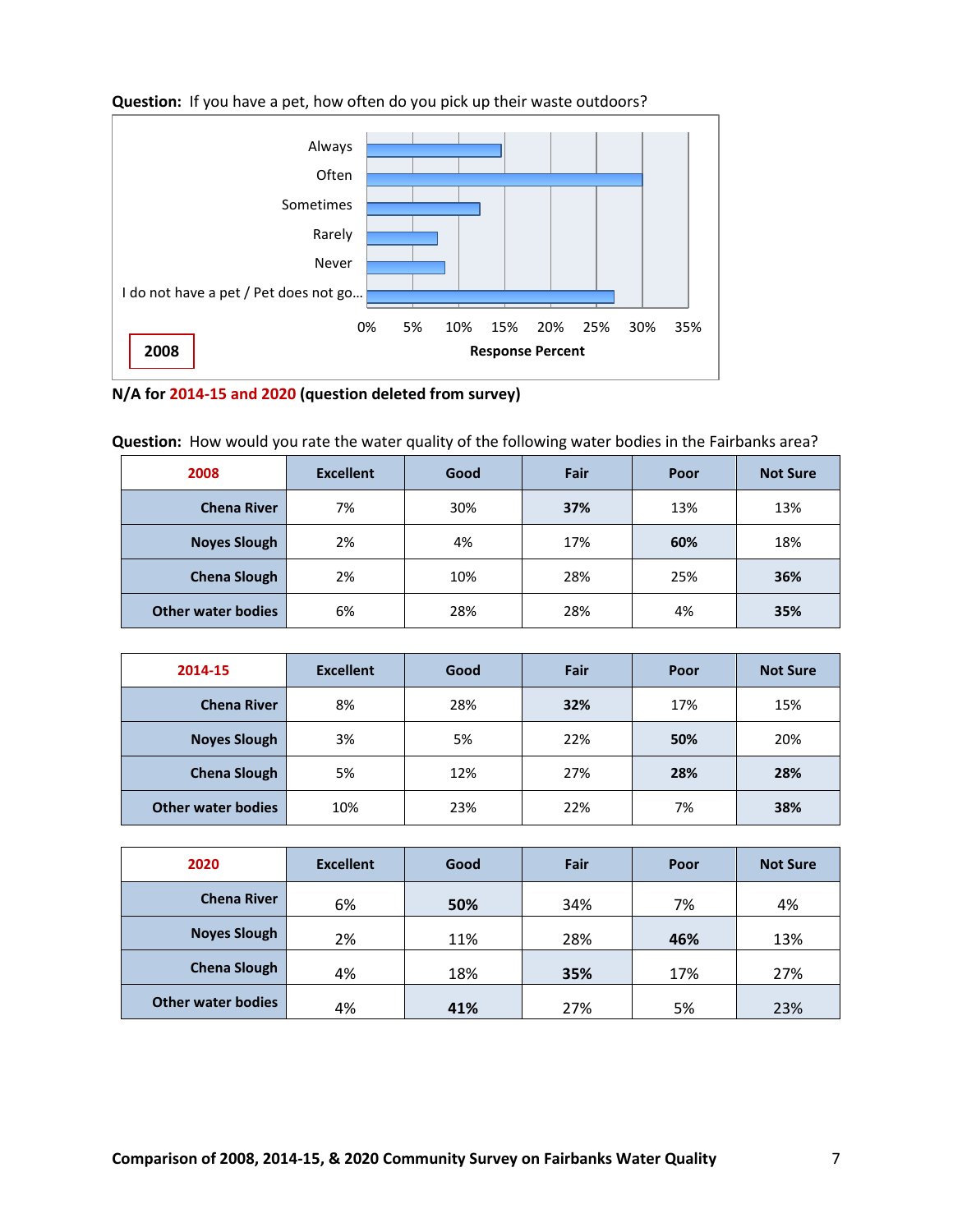**Question 9:** In the past five years, do you feel the overall water quality of lakes, streams, and other water bodies in the Fairbanks area has gotten better, stayed the same, or gotten worse?

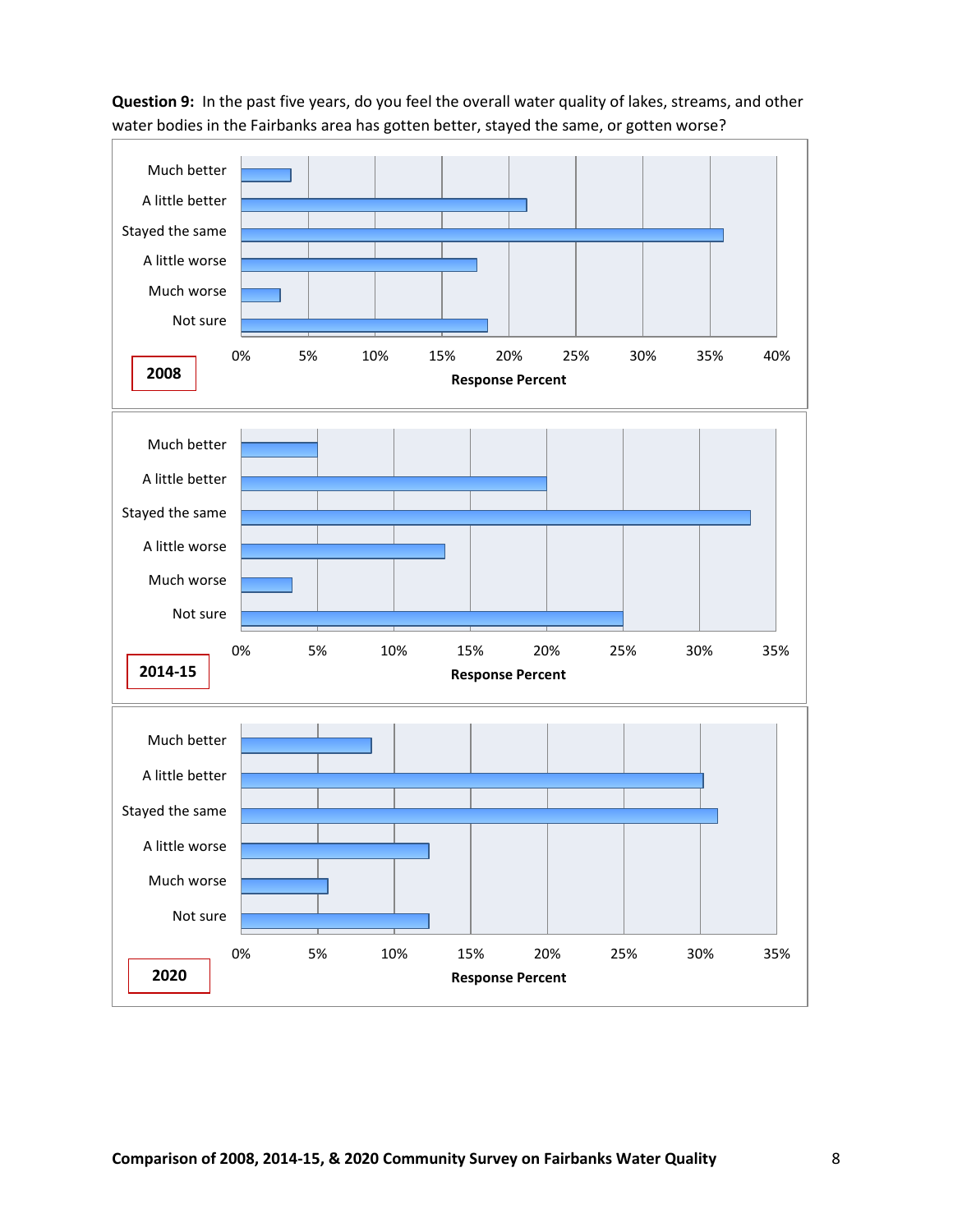**Question:** Overall, how concerned are you about pollution in lakes, streams, and other water bodies in the Fairbanks area?

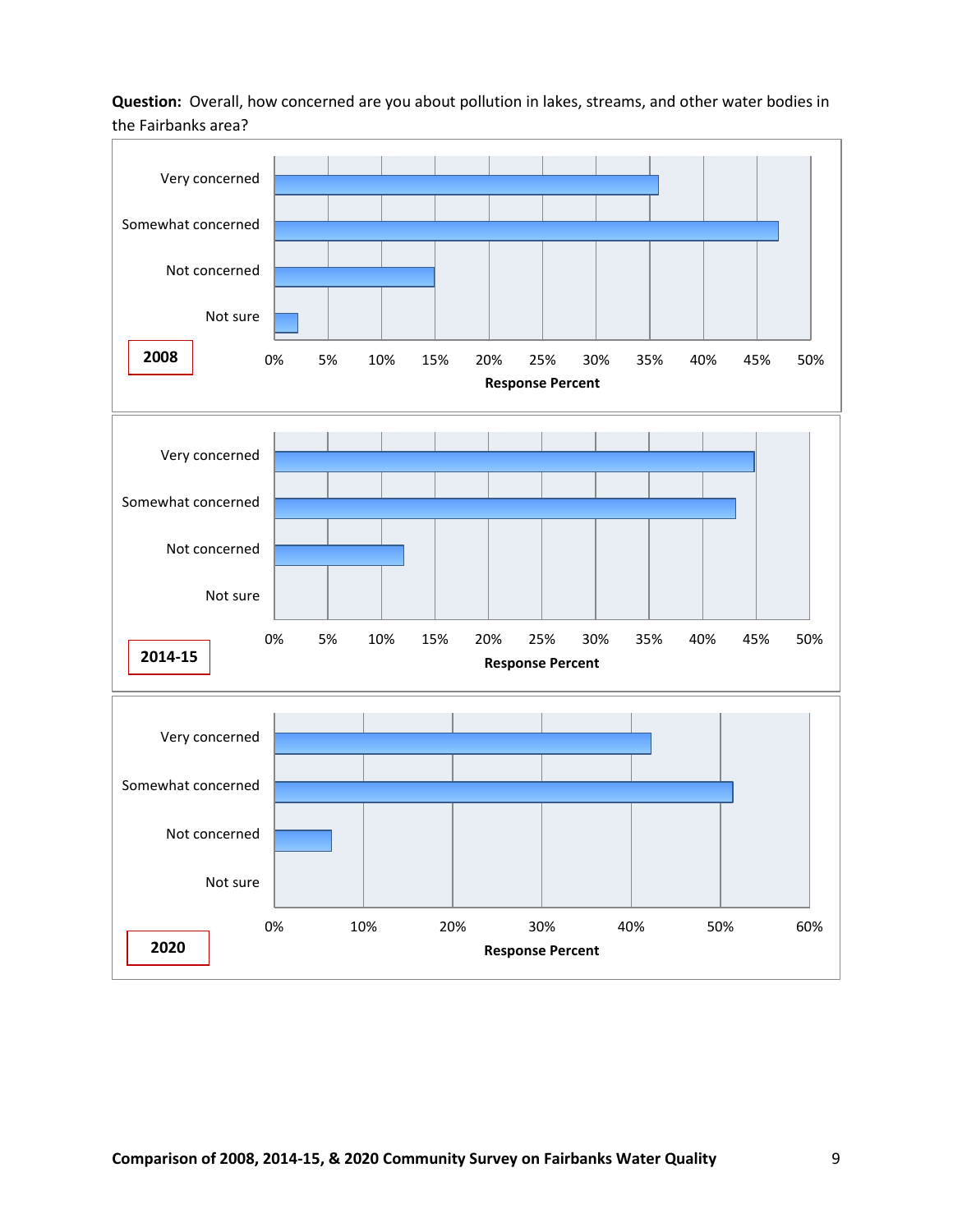| 2008                                         | <b>Very significant</b> | Significant | Not significant |
|----------------------------------------------|-------------------------|-------------|-----------------|
| Littering/trash                              | 62%                     | 31%         | 7%              |
| Oil and antifreeze leaks from vehicles       | 39%                     | 38%         | 23%             |
| Household waste (paint, used oil, batteries) | 32%                     | 37%         | 31%             |
| Lawn/yard waste                              | 29%                     | 36%         | 35%             |
| Fertilizers, pesticides, and herbicides      | 38%                     | 39%         | 23%             |
| Pet waste                                    | 25%                     | 41%         | 35%             |
| <b>Failing septic tanks/pipes</b>            | 31%                     | 47%         | 21%             |
| <b>Fuel oil storage tanks</b>                | 36%                     | 32%         | 32%             |
| Accidental commercial/industrial spills      | 31%                     | 37%         | 33%             |
| Discharges from sewage treatment plants      | 22%                     | 35%         | 42%             |
| <b>Acid rain</b>                             | 11%                     | 25%         | 64%             |
| Soil eroding from unstable stream banks      | 25%                     | 39%         | 37%             |

**Question:** How significant do you think each of the following contribute to pollution of lakes, streams, and other water bodies in the Fairbanks area? \*not included in the 2020 survey

| 2014-15                                      | <b>Very significant</b> | Significant | <b>Not significant</b> |
|----------------------------------------------|-------------------------|-------------|------------------------|
| Littering/trash                              | 47%                     | 42%         | 10%                    |
| Oil and antifreeze leaks from vehicles       | 51%                     | 34%         | 15%                    |
| Household waste (paint, used oil, batteries) | 34%                     | 53%         | 14%                    |
| Lawn/yard waste                              | 32%                     | 36%         | 32%                    |
| Fertilizers, pesticides, and herbicides      | 54%                     | 29%         | 17%                    |
| Pet waste                                    | 29%                     | 44%         | 27%                    |
| <b>Failing septic tanks/pipes</b>            | 44%                     | 36%         | 20%                    |
| Fuel oil storage tanks                       | 39%                     | 42%         | 19%                    |
| Accidental commercial/industrial spills      | 44%                     | 41%         | 15%                    |
| Discharges from sewage treatment plants      | 32%                     | 31%         | 37%                    |
| <b>Acid rain</b>                             | 14%                     | 39%         | 47%                    |
| Soil eroding from unstable stream banks      | 34%                     | 53%         | 14%                    |

**N/A for 2020 (question deleted from survey)**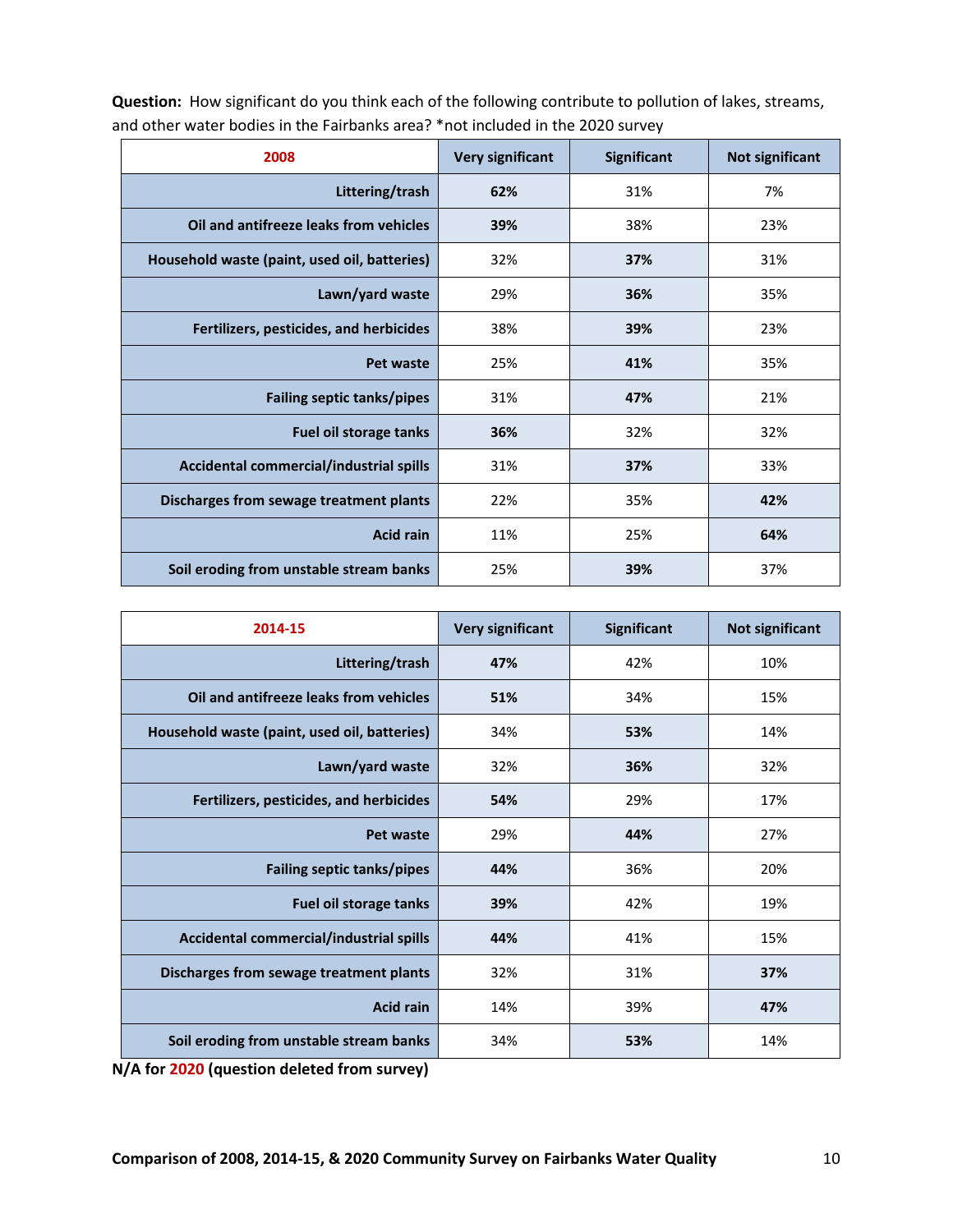**Question:** For purposes of this survey, the term "storm water" refers to water from rain and melting snow that flows over land (developed and undeveloped), and enters drainage systems and nearby water bodies. How significant do you think storm water runoff from each of the following contributes to pollution of lakes, streams, and other water bodies in the Fairbanks area?

| 2008                                              | <b>Very significant</b> | <b>Significant</b> | Not significant |
|---------------------------------------------------|-------------------------|--------------------|-----------------|
| Parking lots, streets, and other roadways         | 53%                     | 34%                | 13%             |
| <b>Residential land areas</b>                     | 16%                     | 49%                | 35%             |
| <b>Farms and agricultural land areas</b>          | 15%                     | 34%                | 51%             |
| <b>Commercial and industrial land areas</b>       | 43%                     | 41%                | 17%             |
| <b>Construction sites or disturbed land areas</b> | 39%                     | 33%                | 29%             |
| Forested and undeveloped land areas               | 4%                      | 14%                | 83%             |

| 2014-15                                           | <b>Very significant</b> | <b>Significant</b> | <b>Not significant</b> |
|---------------------------------------------------|-------------------------|--------------------|------------------------|
| Parking lots, streets, and other roadways         | 64%                     | 26%                | 10%                    |
| <b>Residential land areas</b>                     | 22%                     | 45%                | 33%                    |
| Farms and agricultural land areas                 | 24%                     | 36%                | 40%                    |
| <b>Commercial and industrial land areas</b>       | 60%                     | 29%                | 10%                    |
| <b>Construction sites or disturbed land areas</b> | 36%                     | 45%                | 19%                    |
| Forested and undeveloped land areas               | 2%                      | 17%                | 81%                    |

| 2020                                              | <b>Very significant</b> | <b>Significant</b> | Not significant |
|---------------------------------------------------|-------------------------|--------------------|-----------------|
| Parking lots, streets, and other roadways         | 64%                     | 33%                | 4%              |
| <b>Residential land areas</b>                     | 21%                     | 56%                | 23%             |
| Farms and agricultural land areas                 | 36%                     | 45%                | 19%             |
| <b>Commercial and industrial land areas</b>       | 63%                     | 36%                | 2%              |
| <b>Construction sites or disturbed land areas</b> | 51%                     | 41%                | 7%              |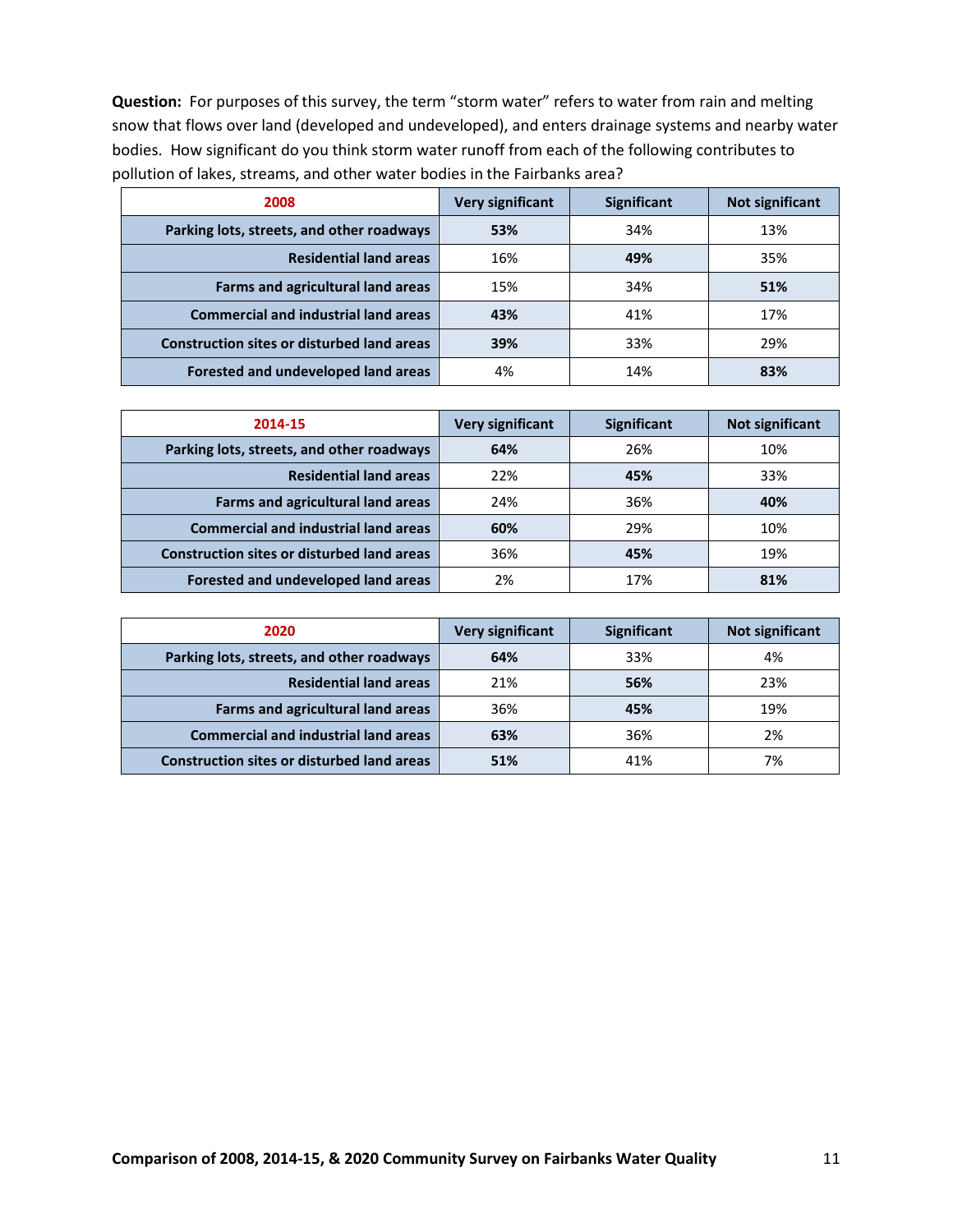**Question:** Where does storm water go after it enters a storm drain (curbside inlets, gutters, grates, etc.)?





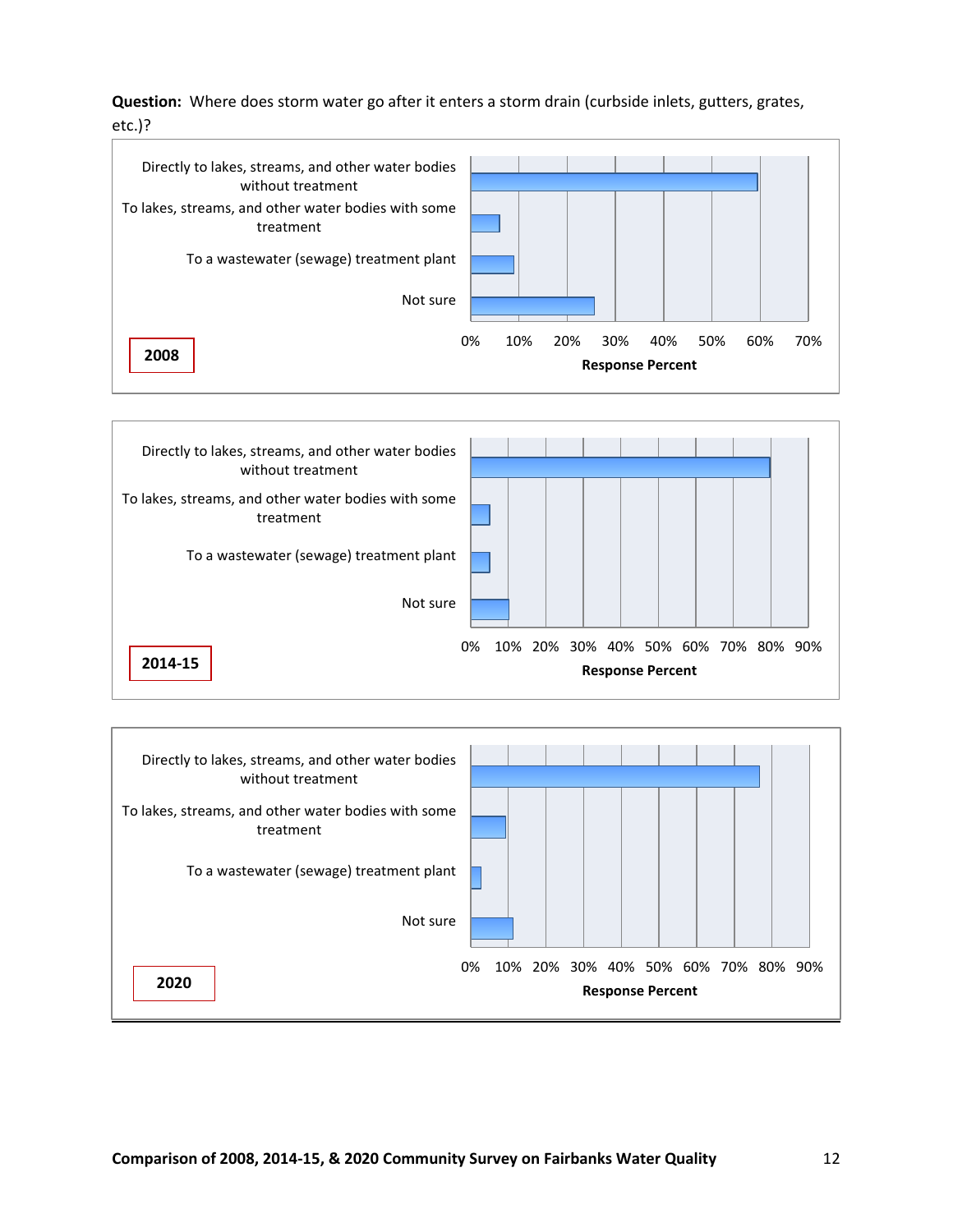

**Question:** Which of the following best describes your residence?

**N/A for 2020 (question deleted from survey)**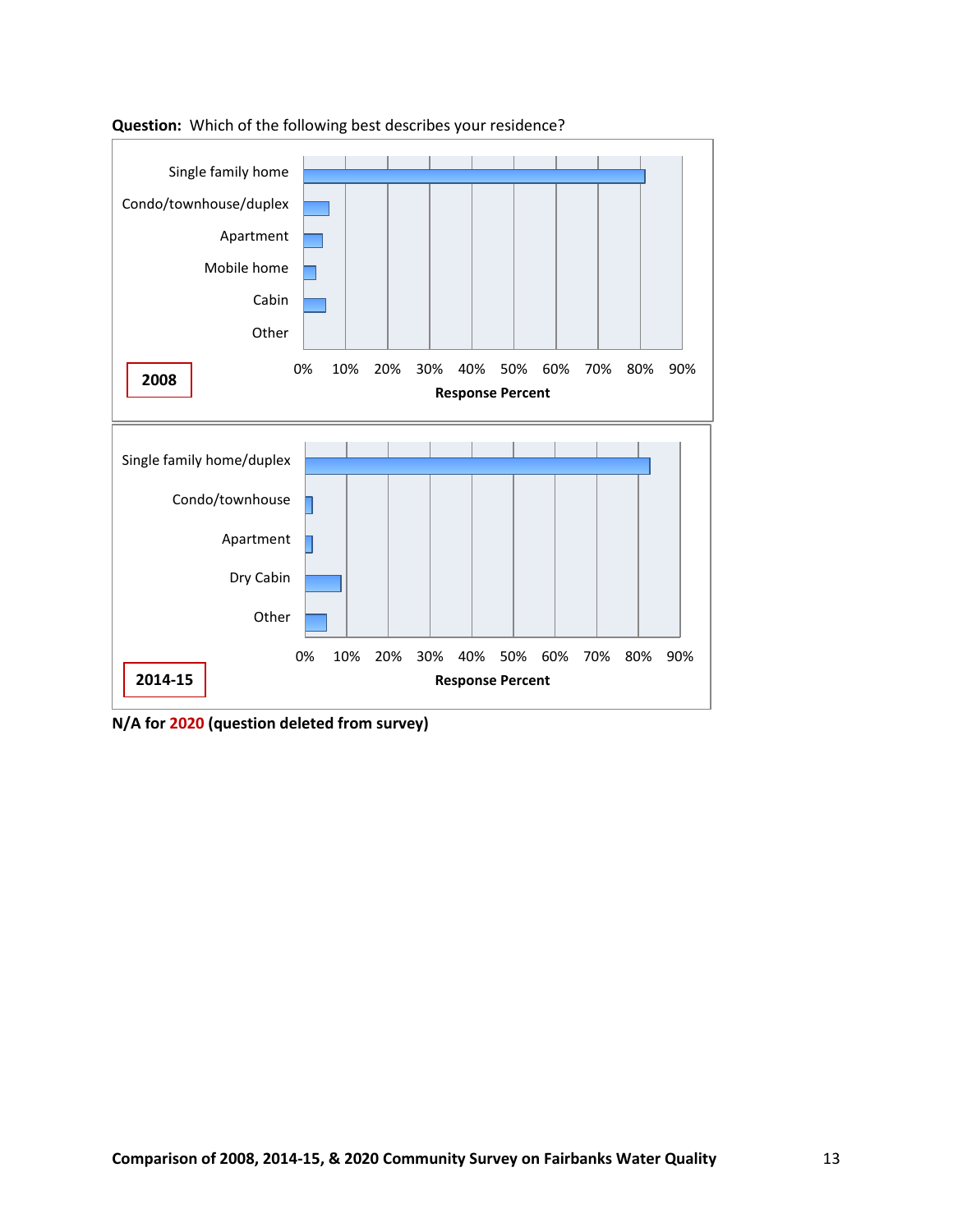**Question:** If you have a lawn and mow your grass, what do you do with the grass clippings? Please check all that apply.

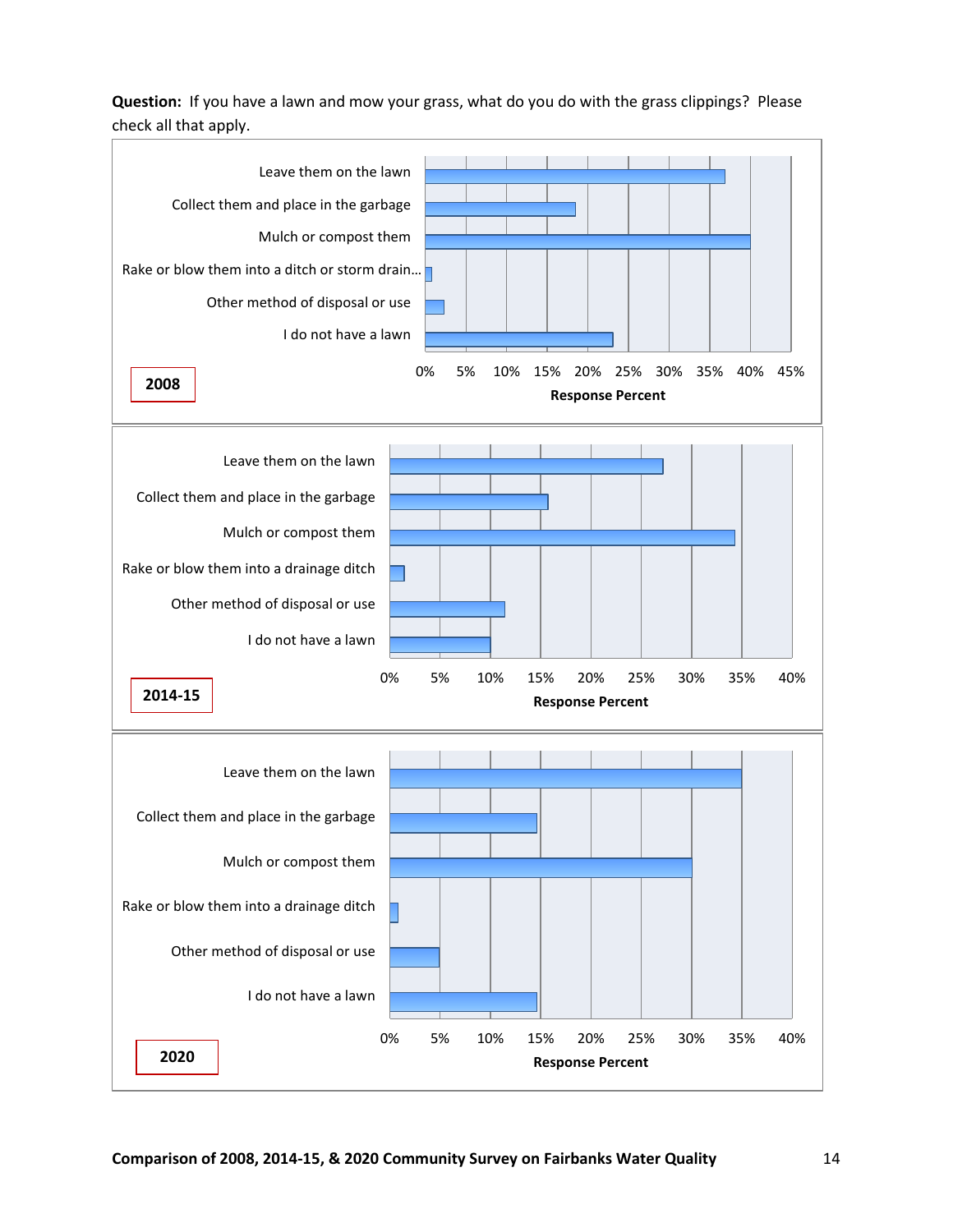

**Question:** If you have a lawn, how often do you use fertilizer on your lawn during the summer months?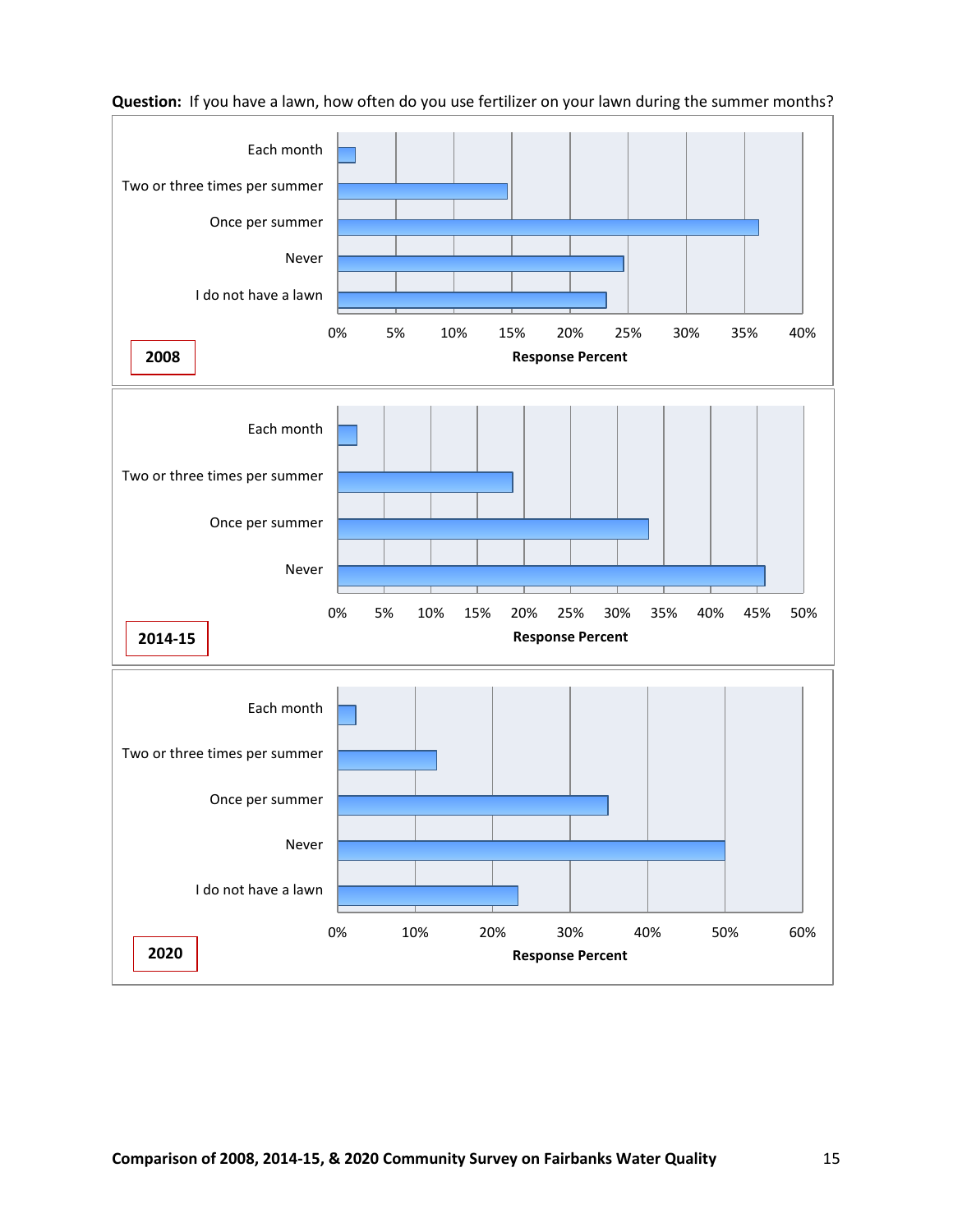

#### **Question:** Where do you wash your personal vehicle(s)? Please check all that apply.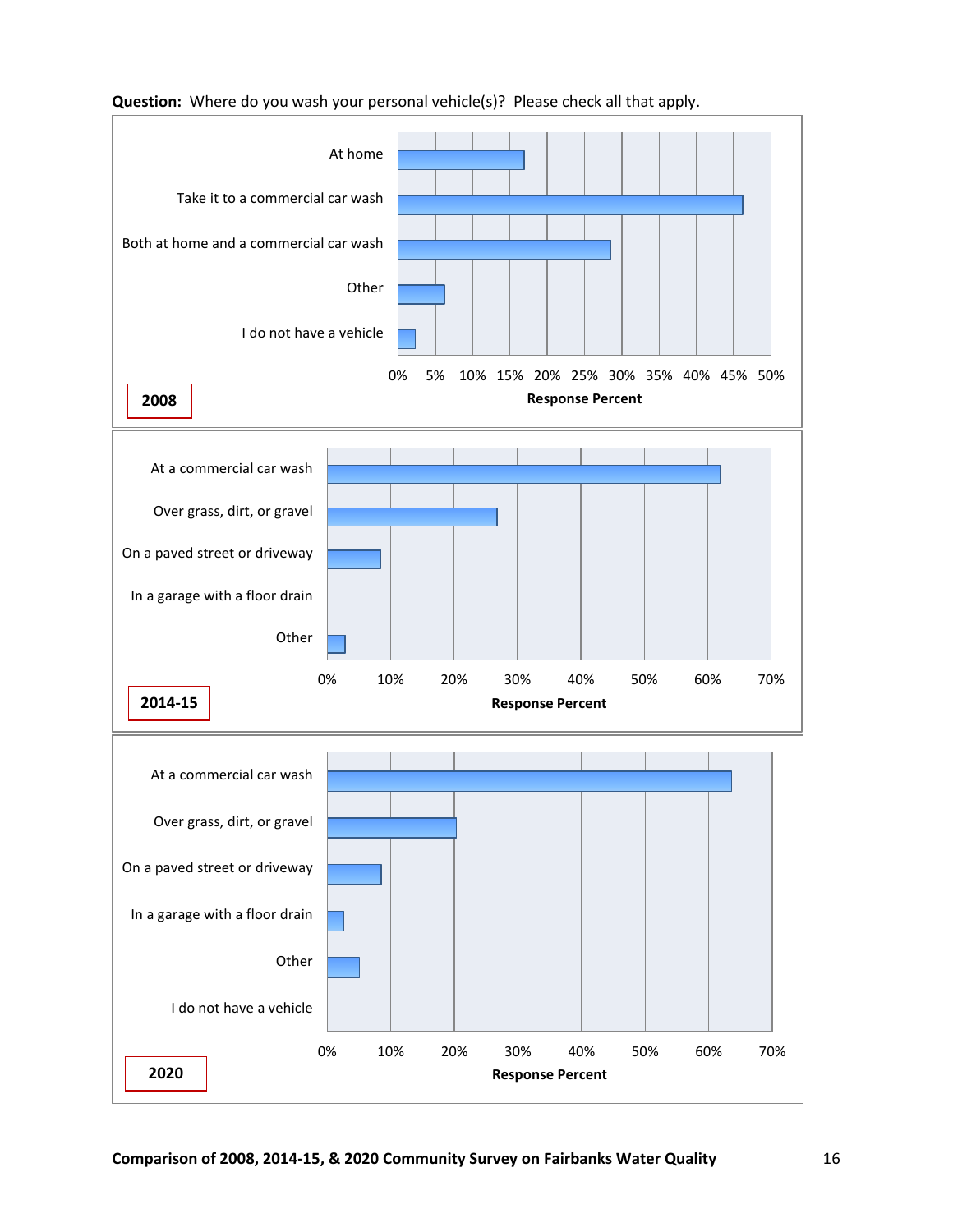**Question:** If you change your vehicle(s) oil at home, how do you dispose of the used oil? Please check all that apply.

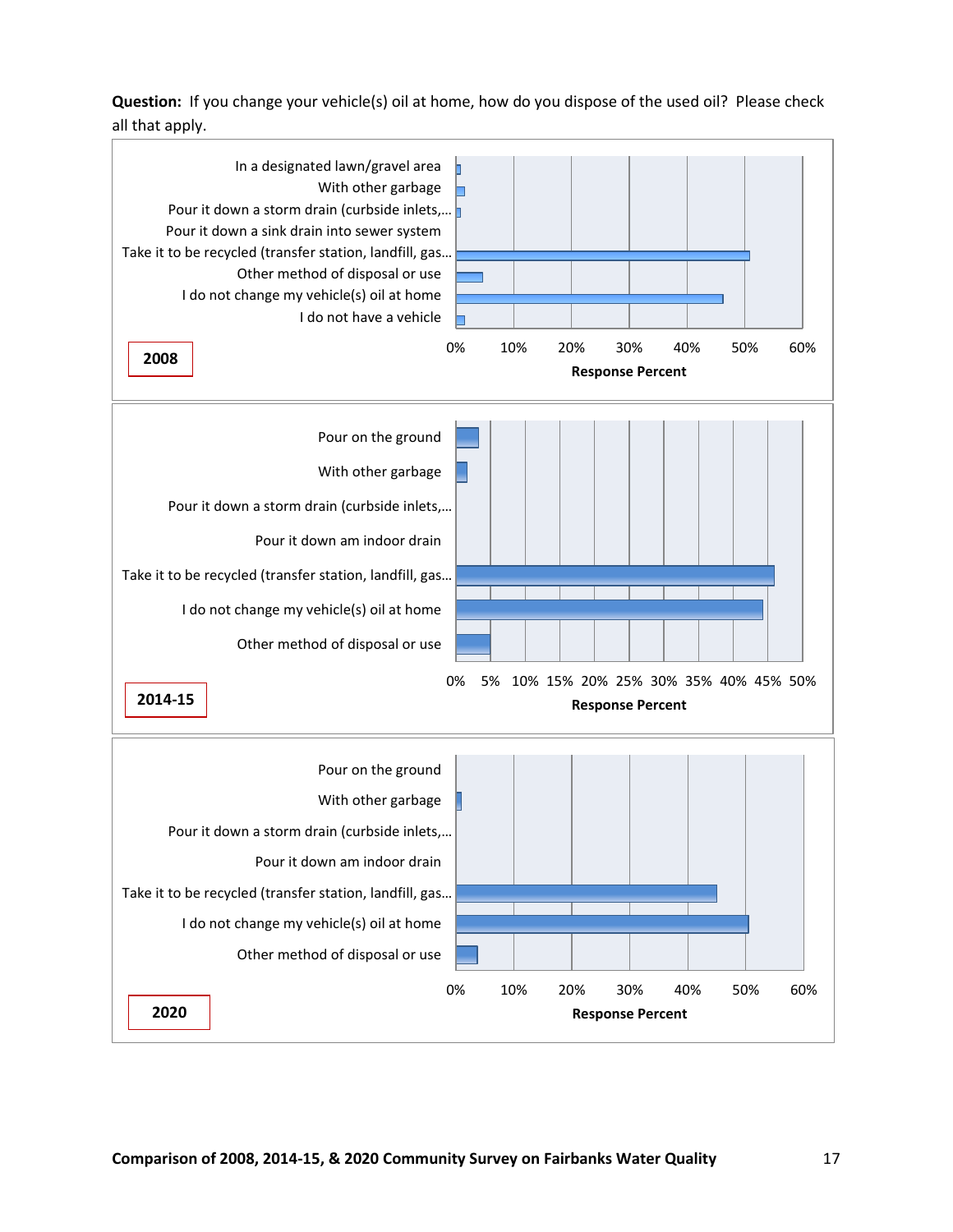

**Question:** How do you dispose of pet waste? Please check all that apply.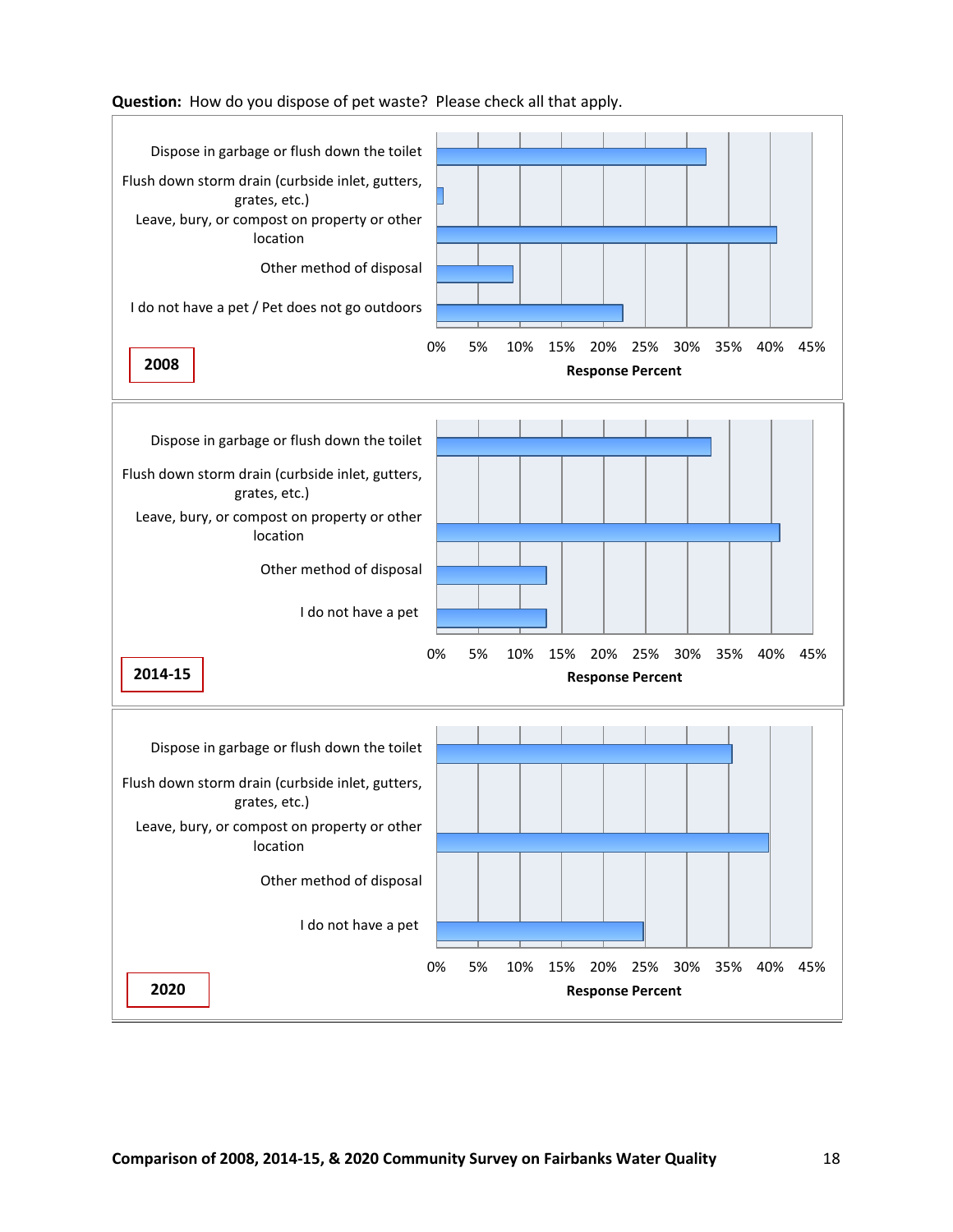

# **DEMOGRAPHICS**



**Question:** What is your gender?



**N/A for 2020 (question deleted from survey)**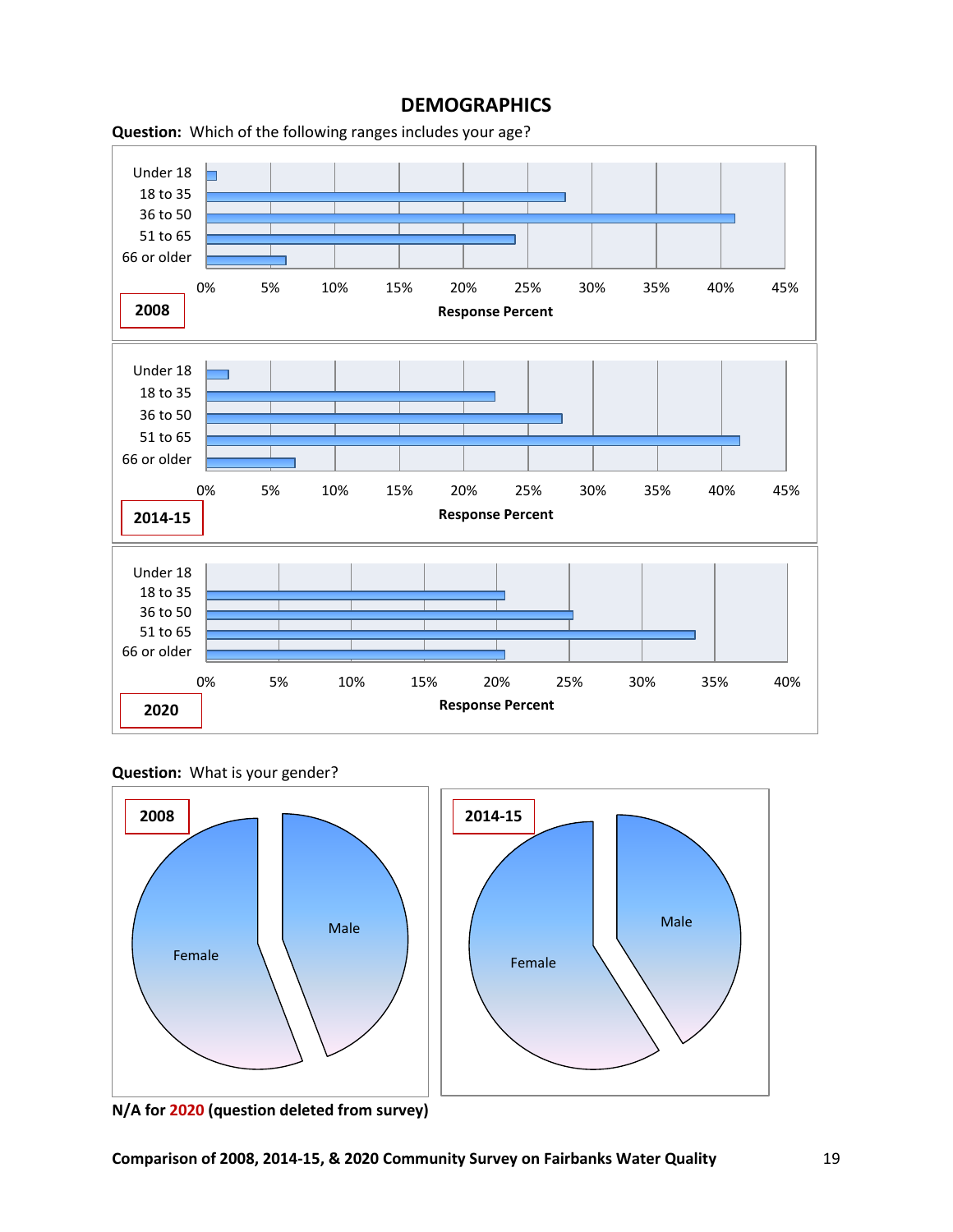

# **Question 23:** Which of the following best describes your highest level of education?

**N/A for 2014-15 and 2020 (question deleted from survey)**



# **Question:** What is your ethnic background?

**N/A for 2020 (question deleted from survey)**